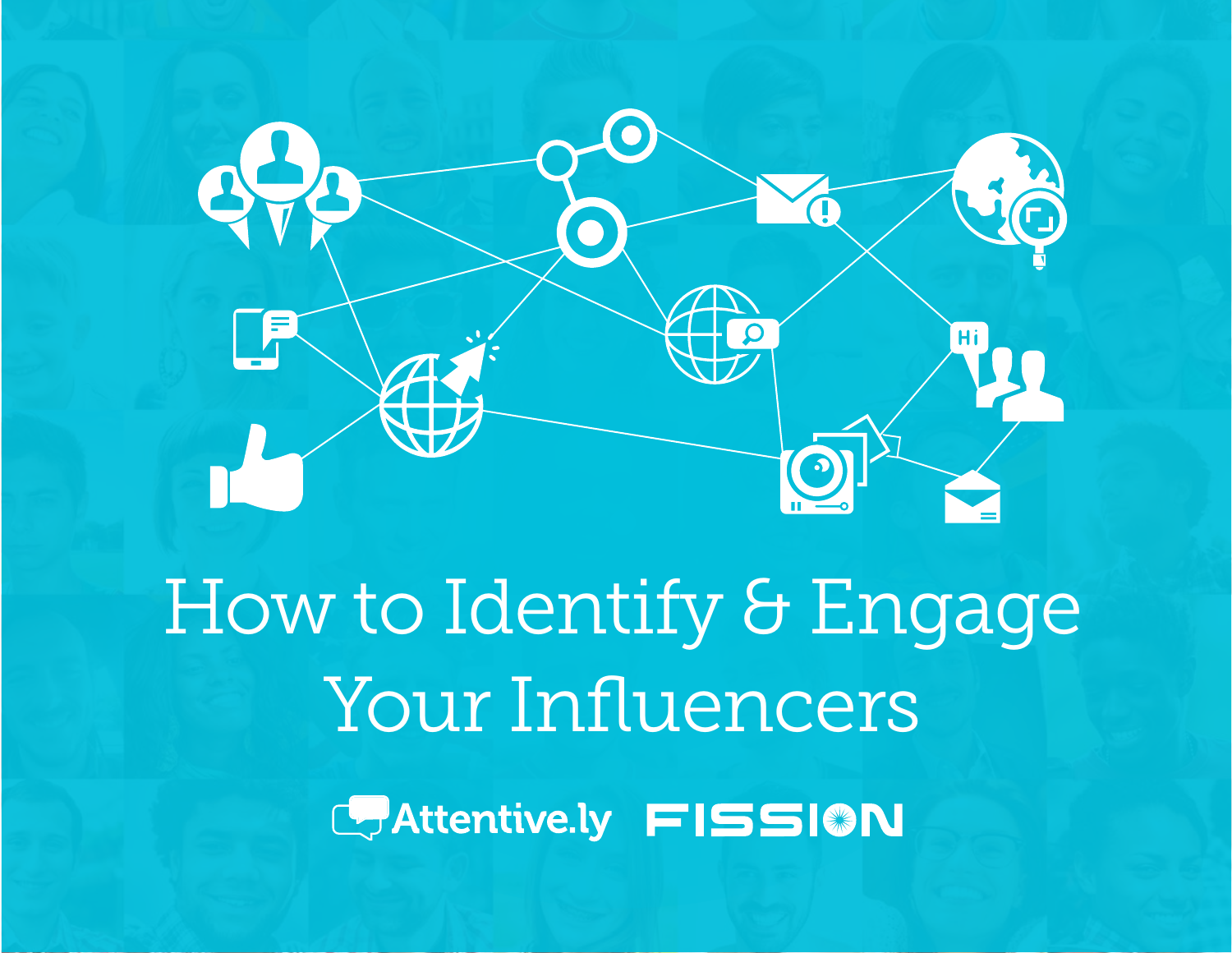### **Overview**

Influencers are message catalysts. They are people, sometimes celebrities or powerful figures in your sector, sometimes just ordinary citizens, who are passionate about what you do and have a lot of friends on social networks, with the power to amplify your message and marketing campaigns.

Influencers have an audience of their own. Some charge for access, such as teen YouTube or Snapchat celebrities, but most are willing to work with groups they support who reflect their own values and passions.

This Quick Guide is about the planning and content stage of your influencer strategy, and will show you the best way to win influencers' support. It is for nonprofits, brands and content creators who want to inspire their audience, drive engagement and generate higher returns from their marketing campaigns.





FISSION

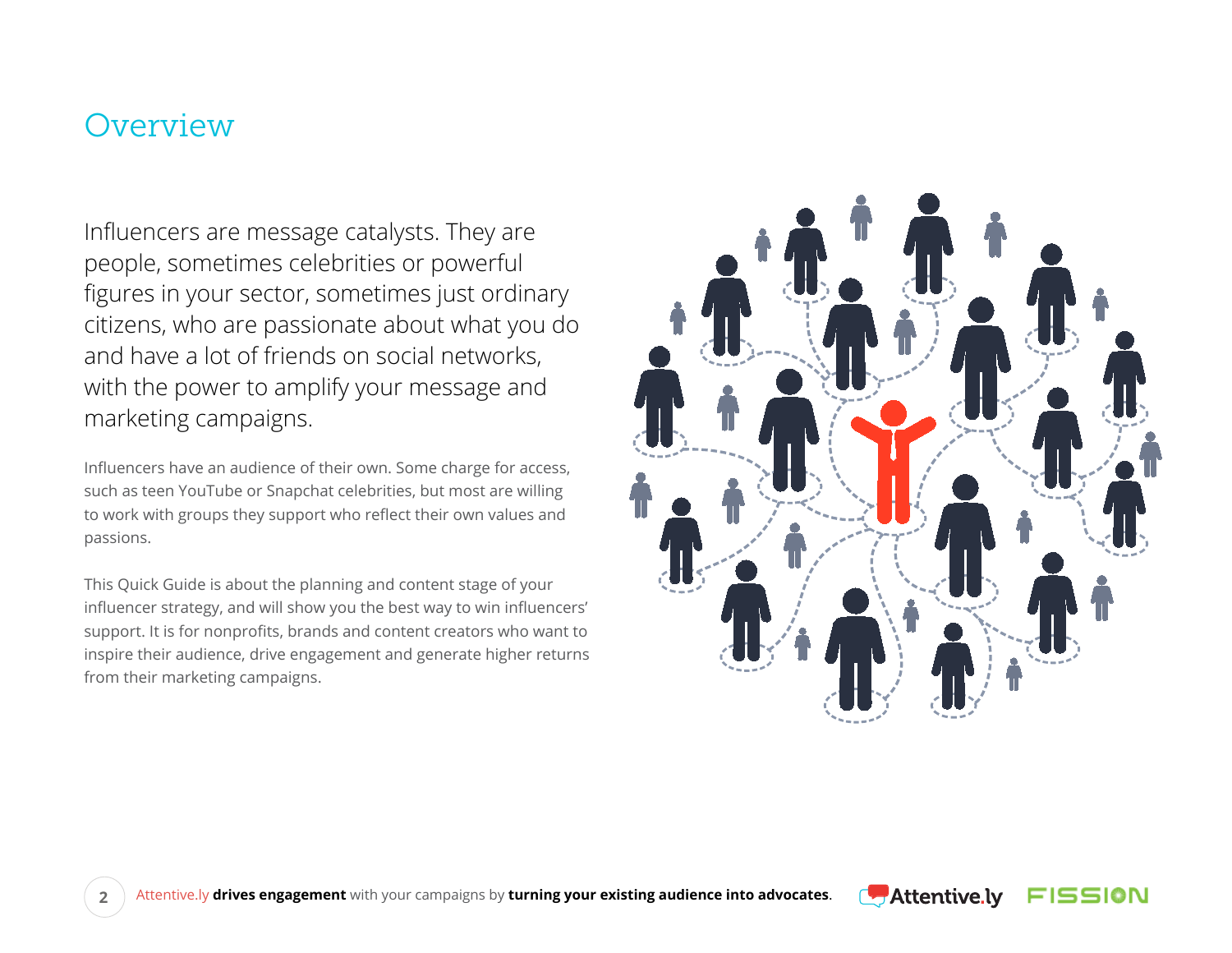### What This Guide Will Teach You

#### **What This Guide Will Teach You:**

- **Overview**
- **What This Guide Will Teach You**
- **Why Influencers Are Game Changers**
- **Types of Influencers**
- **Types of Influencers: Citizens**
- **Types of Influencers: Professionals**
- **Types of Influencers: VIPs**
- **How to Identify Influencers**
- **Creating an Influencer Program**
- **Design an Influencer Program, Part I: VIPs**
- **Design an Influencer Program, Part II: Professional Influencers**
- **Design an Influencer Program, Part III: Citizen Influencer**
- **Engaging Influencers**
- **Engaging Professionals**
- **Engaging VIPs**
- **Sample Calls to Action**
- **Sample Calls to Action: Citizens**
- **Sample Calls to Action: VIPs**
- **Contact Us**





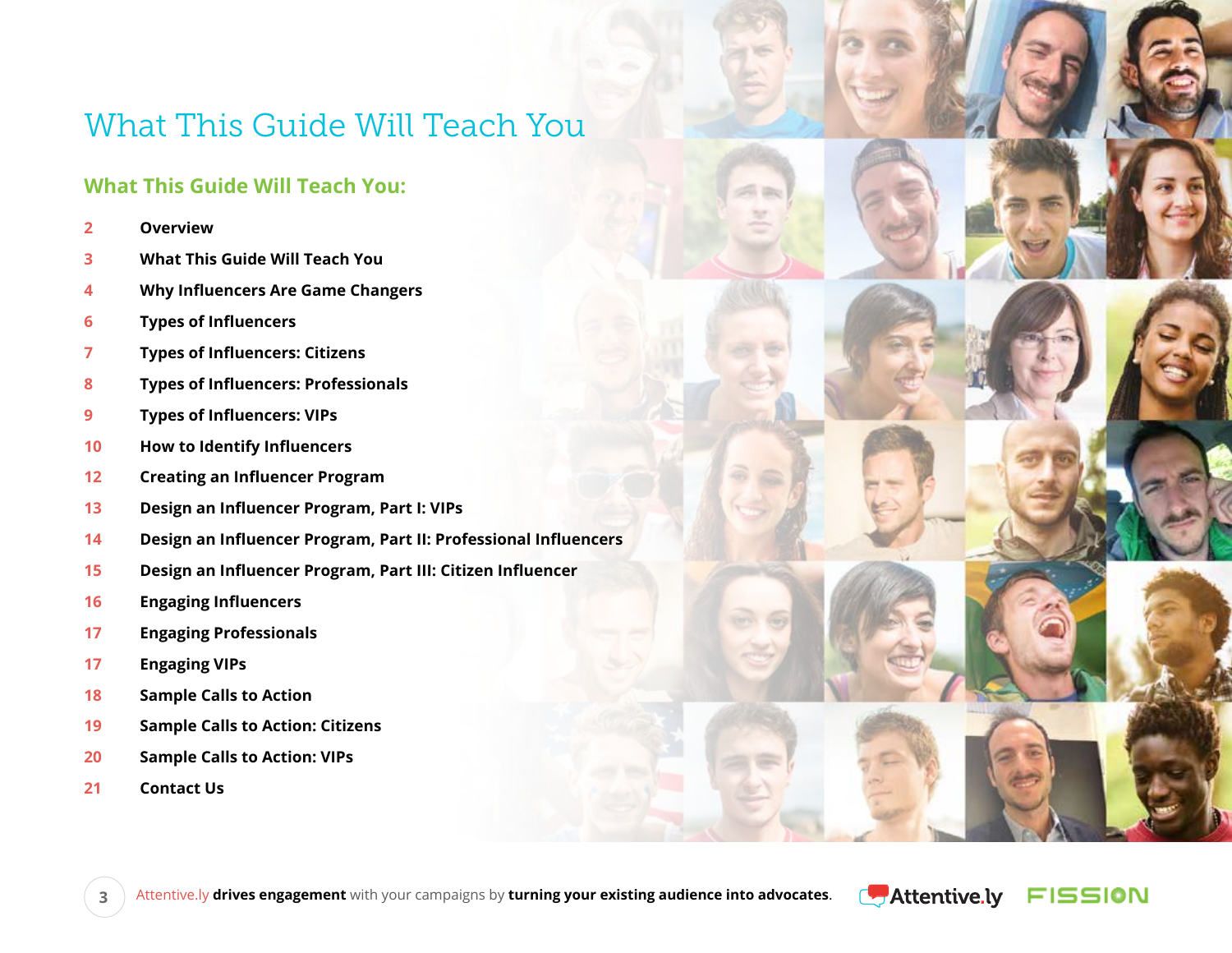### Why Influencers Are Game Changers

### The general public doesn't trust marketing messages nearly as much as they trust friends, colleagues and family.

When it comes to advocating your message, there is no one, not on your team or in any agency, who can deliver and promote your message as effectively as your supporters. Word-of-mouth marketing is the original social media platform. As such, we all understand how it works and why it works. Below are some recent findings that prove its effectiveness.

A McKinsey Study cited in Forbes<sup>1</sup> notes that word-of-mouth marketing is twice as valuable (from a revenue perspective) and generates a 37% higher retention rate than paid advertising. Intuit CEO Scott Cook said that, "A brand is no longer what we tell the consumer it is — is what consumers tell each other it is."

Influencers work because they are using the most effective type of marketing — Word of Mouth.

#### **Cultivating influencers does mean there's extra work involved, but there are proven benefits:**

- According to Nielsen, 92% of consumers believe recommendations from friends and family over all forms of advertising.
- Zuberance2 found that for every \$1 spent, there's a \$10 return in conversions when influencers are engaged effectively.
- BzzAgent found that influencers are 70% more likely to be seen as a trusted source and 75% more likely to share great experiences about organizations online, creating twice as much content as non-influencers.

Influencers work because they are using the most effective type of marketing — Word of Mouth. If you could leverage the most valuable marketing strategy, one that people trust above all others, would you try it or hope your conversations take off organically?

First, let's define what an influencer is. The Word of Mouth Marketing Association characterizes an influencer as: "A person or group of people who possesses greater than average potential to influence due to attributes such as frequency of communication, personal persuasiveness or size of and centrality to a social network, among others."

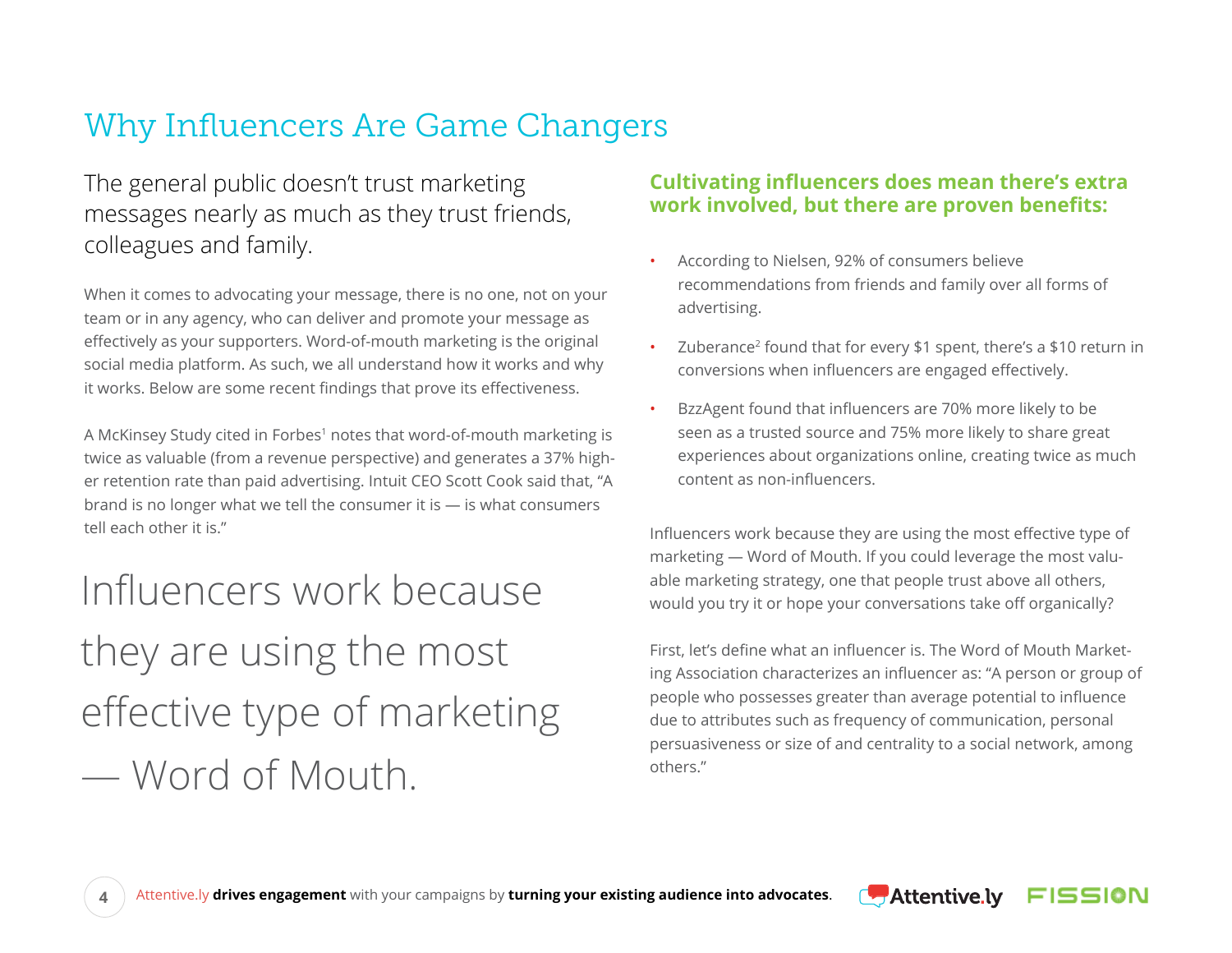### Why Influencers Are Game Changers

#### **Influencers Extend Your Reach**

Attentive.ly's research has found that the top 5% of your database, on average, has a reach 200 times larger than your entire email lists. These are the people — excluding professional and VIP influencers — whom you need to engage on a more regular basis. Whenever there's an important campaign or announcement, your citizen influencers should always be a factor in the marketing mix. Why? Because they are the people who can help share your content and massively extend your network reach.

# "Top 5% of your database, on average, has a reach 200X greater than your entire email list"

#### **What does a high-value influencer look like?**

Influencers are game changers because of their reach and the trust their audience has for what they say and who / what they endorse or promote. They almost always have a large Twitter following, lots of Facebook friends, and a blog. The goal here is to expand your network reach by tapping into other people's networks.

When it comes to influencer marketing, consider this equation first as the basis for whom to approach and how they drive message amplification: **Influence = Audience Reach (# of followers) x Affinity (expertise and credibility)**

This means taking the following into consideration:

- While everyone has influence, the difference here is understanding which of your existing supporters you should spend your limited time cultivating in order to extend your network reach.
- A large audience isn't enough if the audience isn't relevant to your group's values.
- Approaching an influencer when it is clear that they wouldn't endorse your values and message is a waste of time.

Influencers can amplify. Influencers can endorse. But they can't add value to your marketing campaigns without a clear direction and some way of measuring their impact. Working with influencers means thinking about this strategy in the same way you think about other elements of the marketing mix.



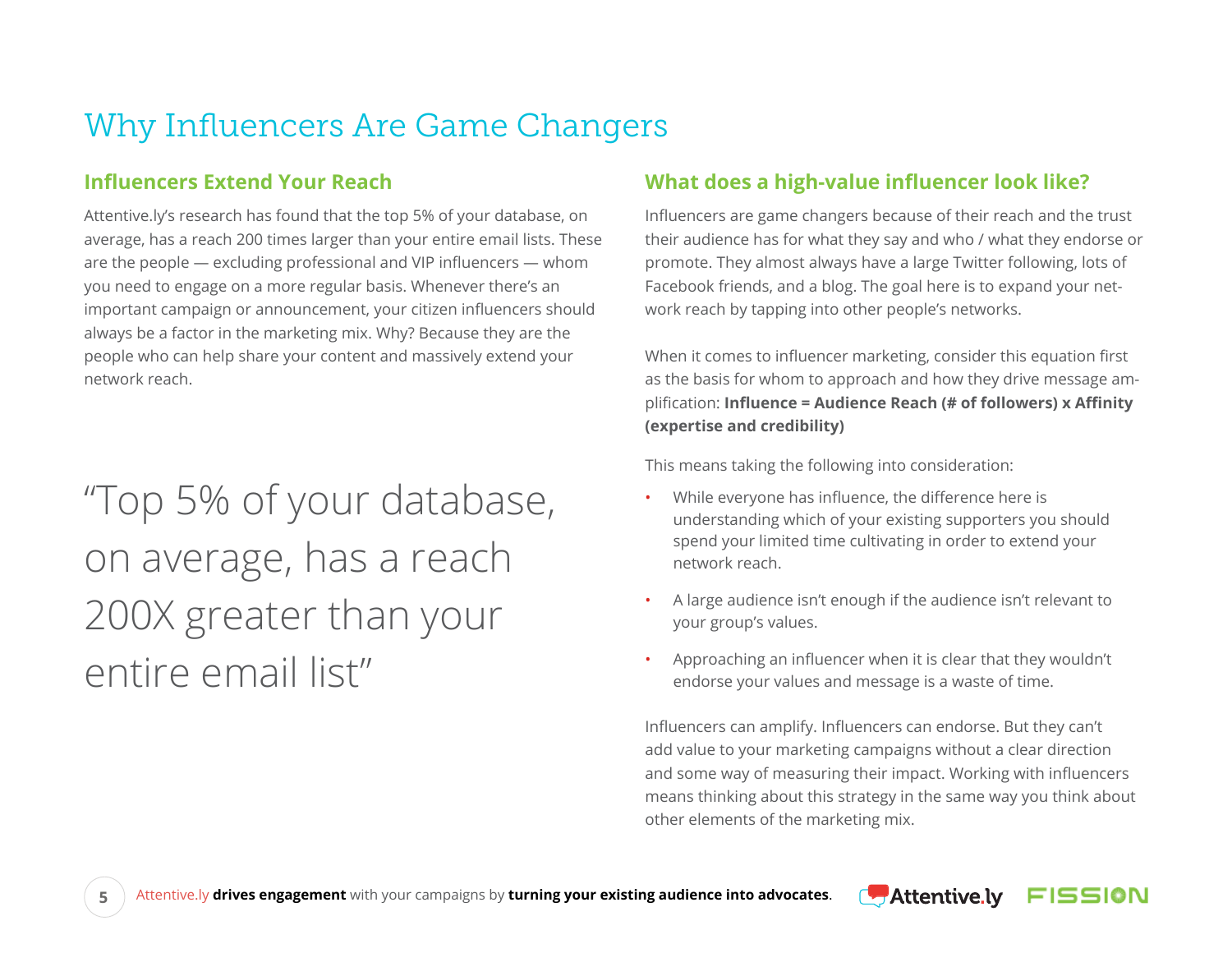### Types of Influencers

The often quoted Word of Mouth Marketing Association (WOMMA) 2013 Influencer Guidebook<sup>3</sup> identifies five main categories of influencers:

- Celebrities / VIPs
- Professional / Occupational Influencers
- Citizen Influencers
- Brand Advocates
- Brand Ambassadors (usually paid)

According to the WOMMA, an Influencee is a person or group of people who change their opinion or behaviour as a result of exposure to new information.

While we agree with their definition, to make things simple, we will stick to three main categories which you can build from:

- VIPs
- Professionals
- Citizens





FISSION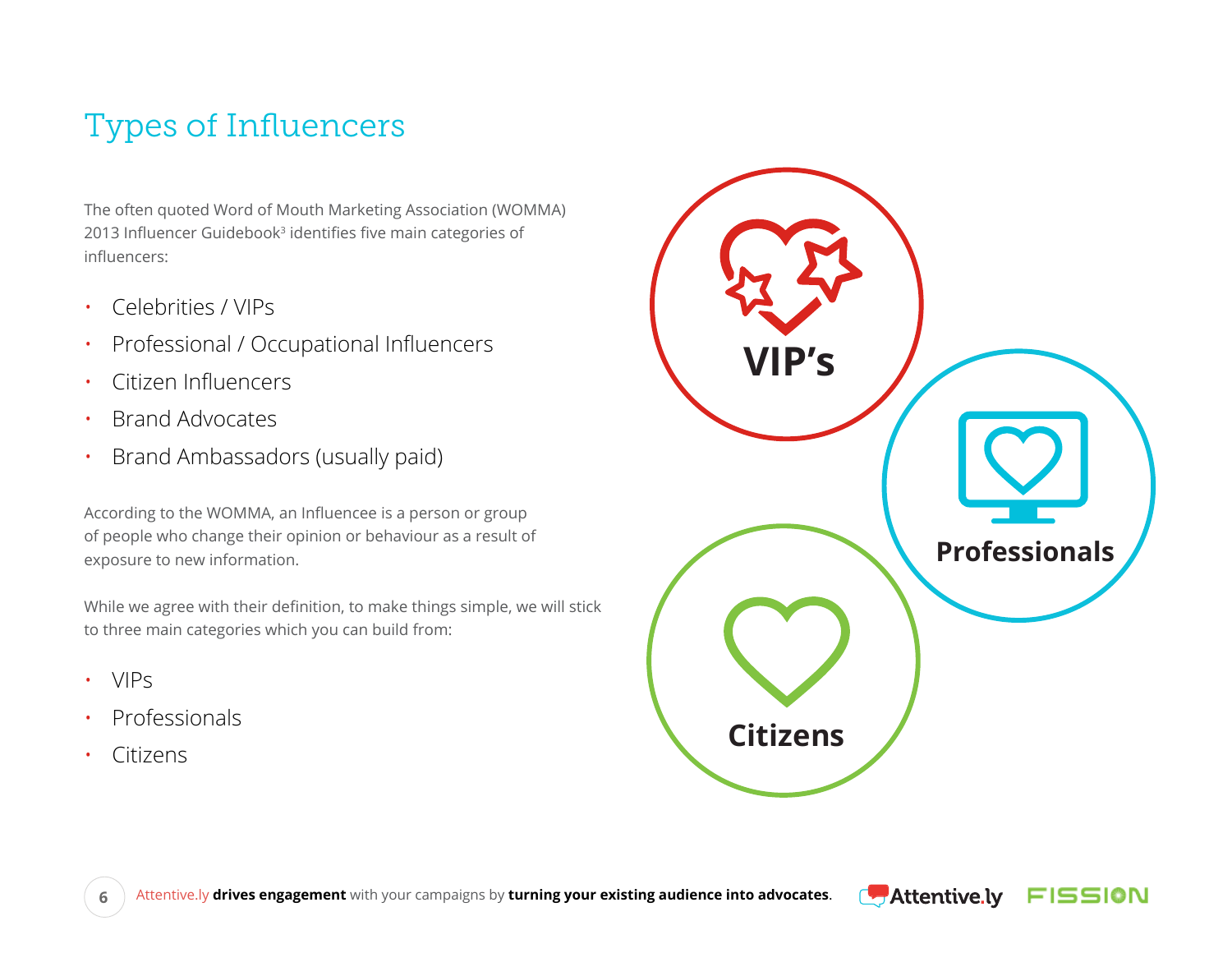# Types of Influencers: Citizens<br>Let's start with Citizen Influencer.



This is by far the largest and most accessible group. Our definition of Citizen Influencer brings together and clarifies WOMMA's influencers, Influencers, Citizens and Ambassadors.

From a broad marketing perspective, anyone who isn't a celebrity or professional, is a Citizen Influencer, though with fewer connections. This generally means: current supporters (those in your email lists) who have 500+ social media connections with 40 Klout score. We love this group because they are often overlooked, yet constitute a powerful force as a group.

#### **Examples of Citizen Influencers:**

- Volunteers/Donors/Activists
- Customers/Subscribers/Fans
- Casual Blogger (vs paid)

#### **Cynthia Mackey**

@cmackey. Digital strategist by day, STEM advocate by night. Cynthia is a strategist with about 1200 followers on Twitter as of this writing. Her day job, so to speak, is a digital marketer and industrial engineer by degree. She's also champion for STEM and is ready to use her social accounts to help spread the word. There are many people like Cynthia who are advocates for issues outside of of their immediate professions. Someone like Cynthia who is passionate about an issue likely to help and just needs to be asked (and thanked).



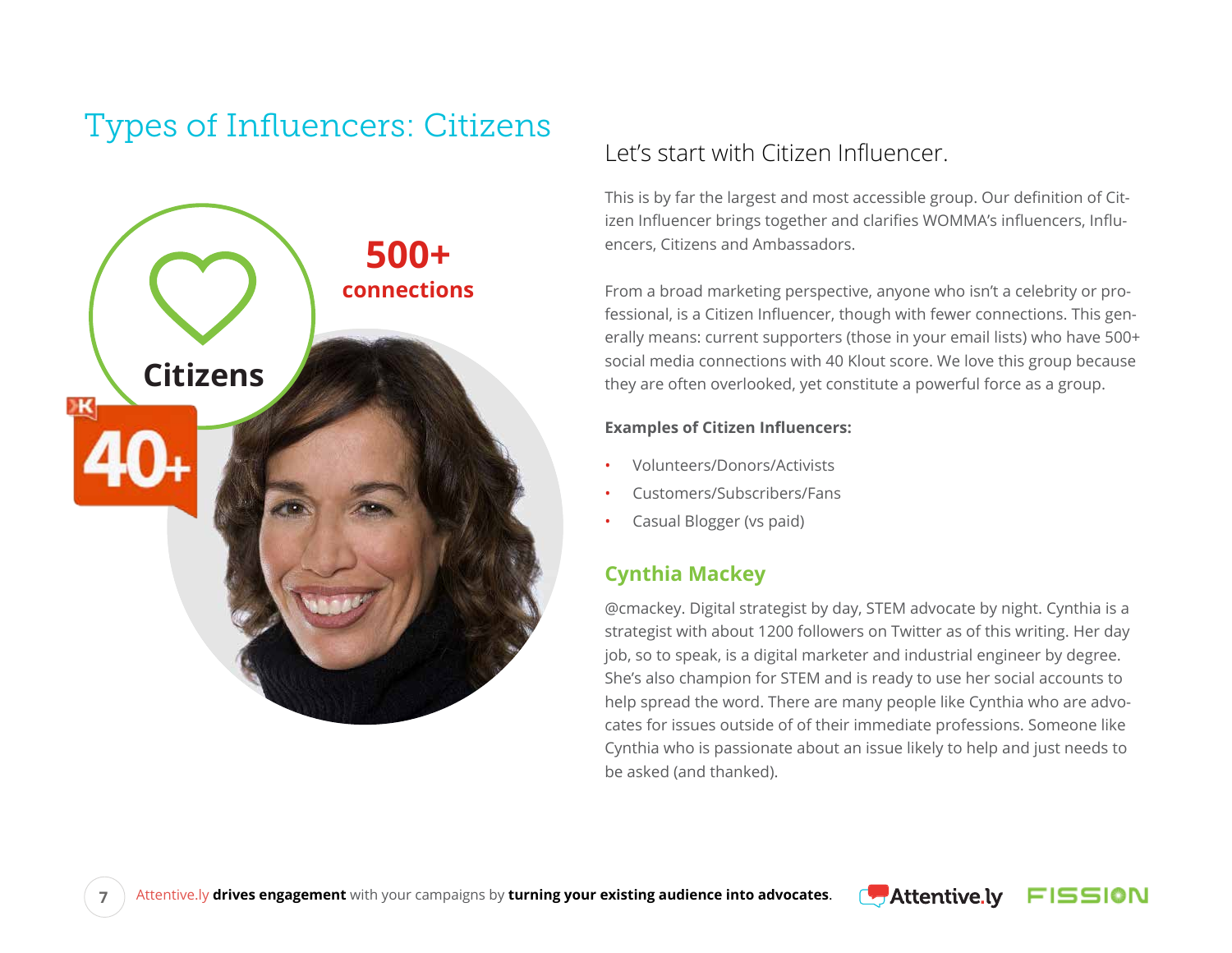### Types of Influencers: Professionals



Even if you aren't the CEO of T-Mobile, those with a certain professional standing will usually carry a level of influence comparable to their position.

The litmus test for members of this category is either credibility (doctor approved!) or access to a target community (C-suite, educators, tech). Their follower base is built around their expertise, so they have real skin in the game.

#### **Examples of VIP Influencers:**

- Media/Bloggers
- Partners/Affiliates
- Sector leaders (Founders, C-level, Exec Directors, Doctors)

#### **Clay Johnson**

With a Klout score of 68 and 11,000 connections, Clay is a great example of someone you'd want to enlist as an influencer if you're looking to deepen reach in the government community.



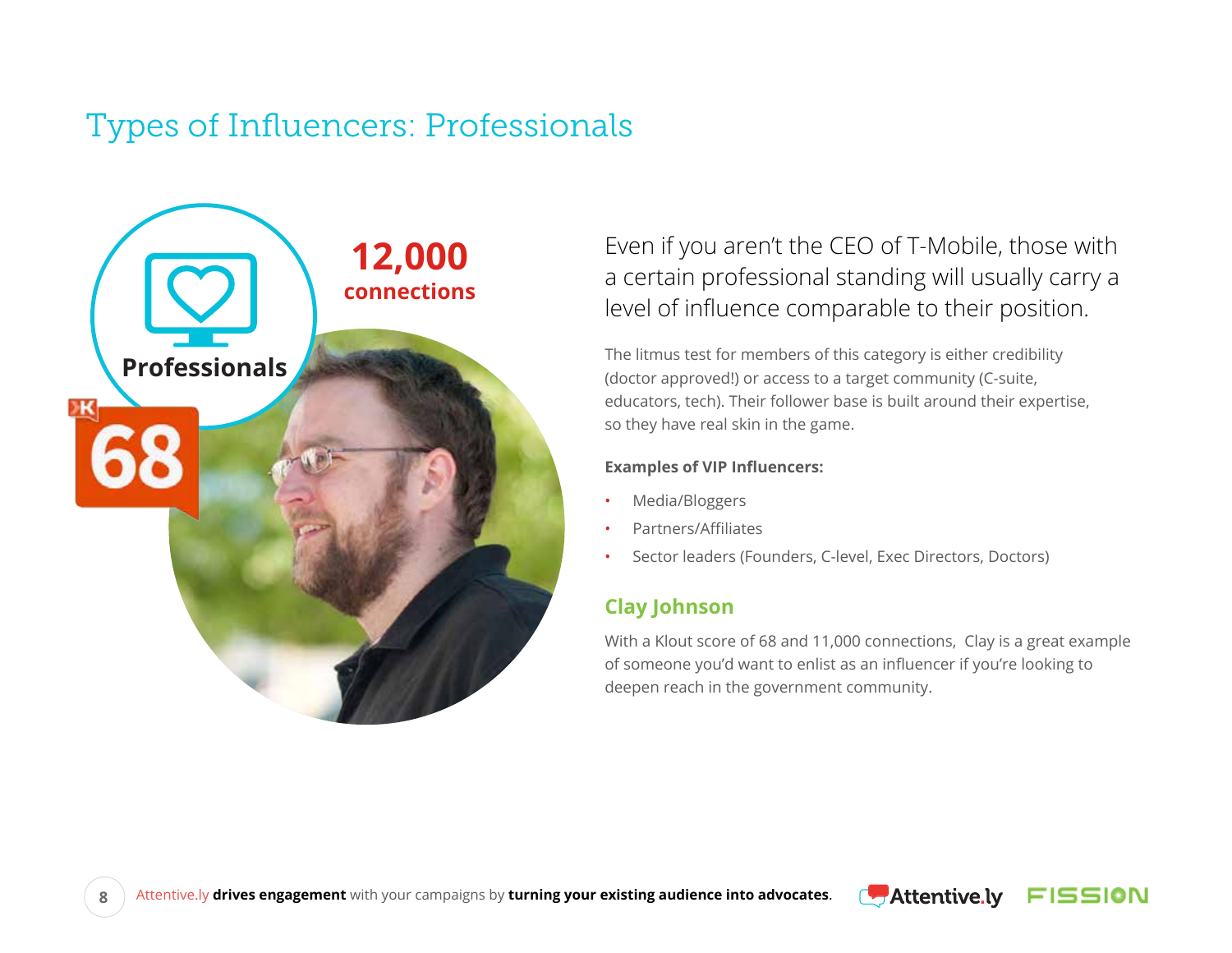### Types of Influencers: VIPs



Whether long-term social icons like Hillary Clinton, Van Jones or the latest American Idol winner, VIPs/celebrities have and always will have influence. This tends to be about 1% of your user base.

#### **Examples of VIP Influencers:**

- Musicians/Actors/Authors
- Athletes
- Movement leaders

#### **Baratunde**

This social media celebrity could massively expand your network reach if his affinity and past interactions match up.

An Instagram account with 2 million followers is merely a modern extension to the age-old idea of "celebrity." Statements on Twitter, partly thanks to the media treating it as a verifiable extension of the Fourth Estate, can have as much impact as a press release, especially when someone has the power to influence an industry or sector.



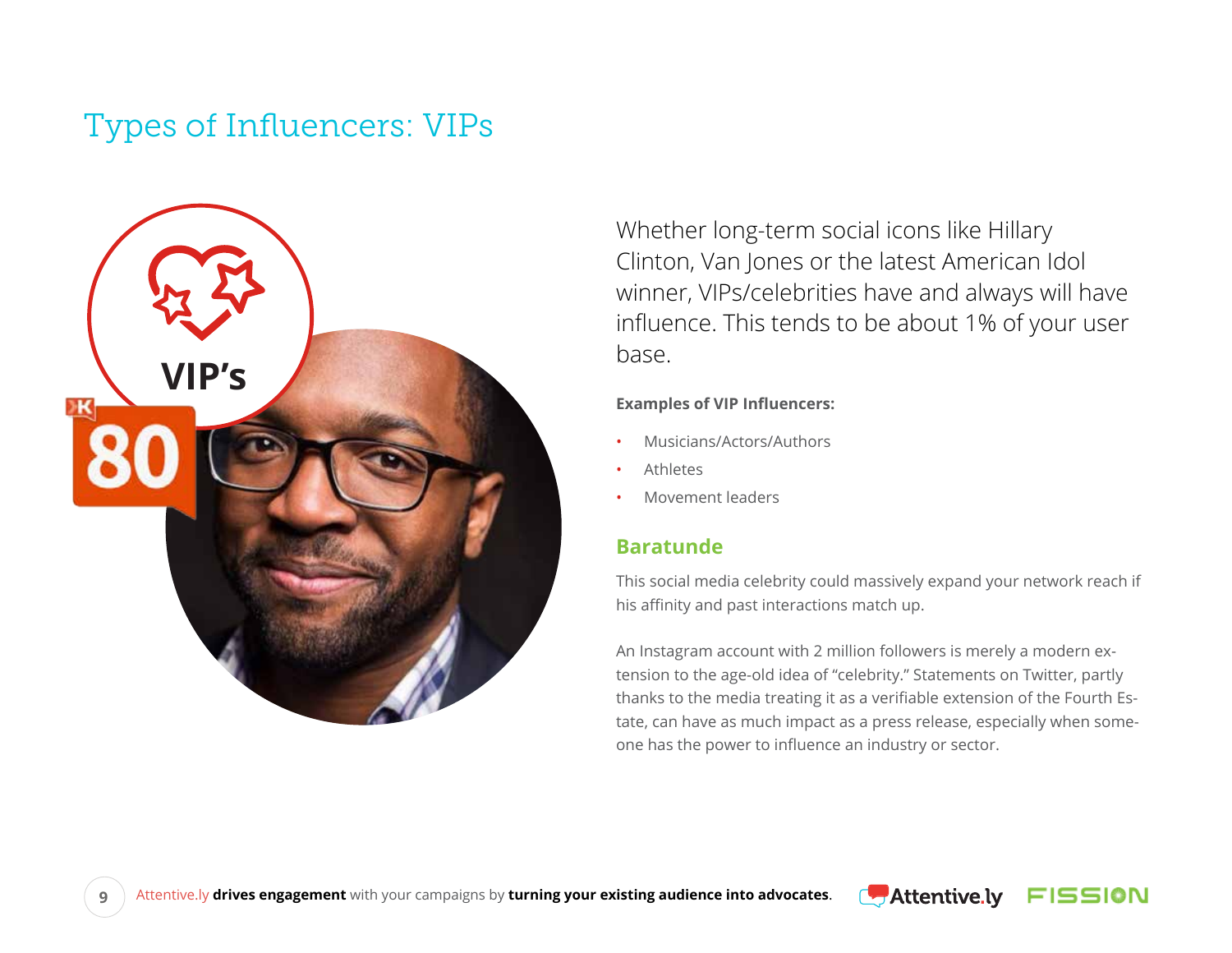### How to Identify Influencers

### Influencers aren't elusive. They are everywhere, including your database.

They aren't difficult to spot either. There's a good chance you have dozens or even hundreds in your email lists already, which is where we recommend beginning. Influencers might be tweeting about your efforts already, and you haven't noticed. Here's how to spot them and take notice, so that the next time they tweet it doesn't go unnoticed.

Here's how we unpack that to identify your influencers (regardless of classification: VIPs, Professional and Citizen Influencer).

#### **Our basic formula for Influencers is:**

- + Klout
- + Connections
- + Relevancy
- + Prior Interaction
- = Influencer





FISSION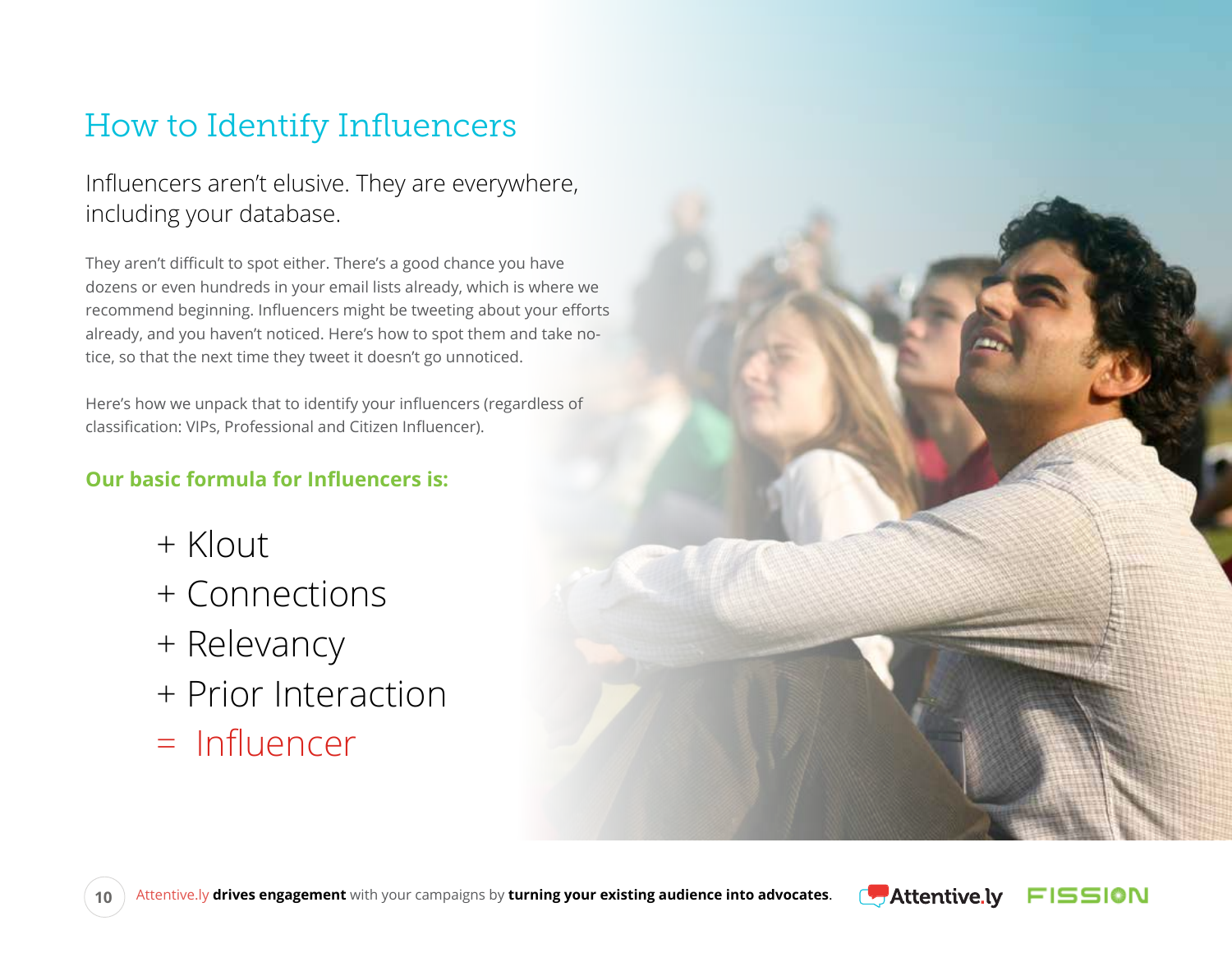### How to Identify Influencers

#### **Klout Score:**

Klout is now about more than just scoring your digital influence out of a 100 score. It has recently made a pivot towards helping its millions of users post relevant content in order to keep your audience engaged and influenced.

#### **# of Connections:**

The number of connections is a good indicator that they are an influencer, especially for those who have opted out of Klout scores. For localized efforts, fewer connections work fine if it's in proportion to the population. VIPs, by virtue of a 70+ Klout score, also have the 5,000+ connections that come with a high score.

#### **Topics:**

What topics are they talking about? More importantly, from a marketing perspective, do they intersect with your campaigns? Are they writing about things that matter to your audience? Using Attentive.ly, you can easily see what your people are saying about your campaigns.

#### **Prior Interactions:**

Though not required, it's far more likely influencers will engage with a personalized ask if they have already been involved and taken action. When starting an influencer program, go for the low-hanging fruit and look for influencers in your existing CRM, sorted by group (i.e. donors, petition signers, etc).

#### **Bio:**

When searching for professional influencers, look for keywords such as blogger, doctor, VP, musician, author, etc. These descriptions are self-identified so can be trickier to find.

(A note on Bloggers: Using Attentively, one client found 2,500 self identified bloggers within their CRM. Some would be great for a longtail drip feed campaign. Others were A-list bloggers with millions of followers.

*Insiders Tip: The best place to start identifying influencers is in your database.*

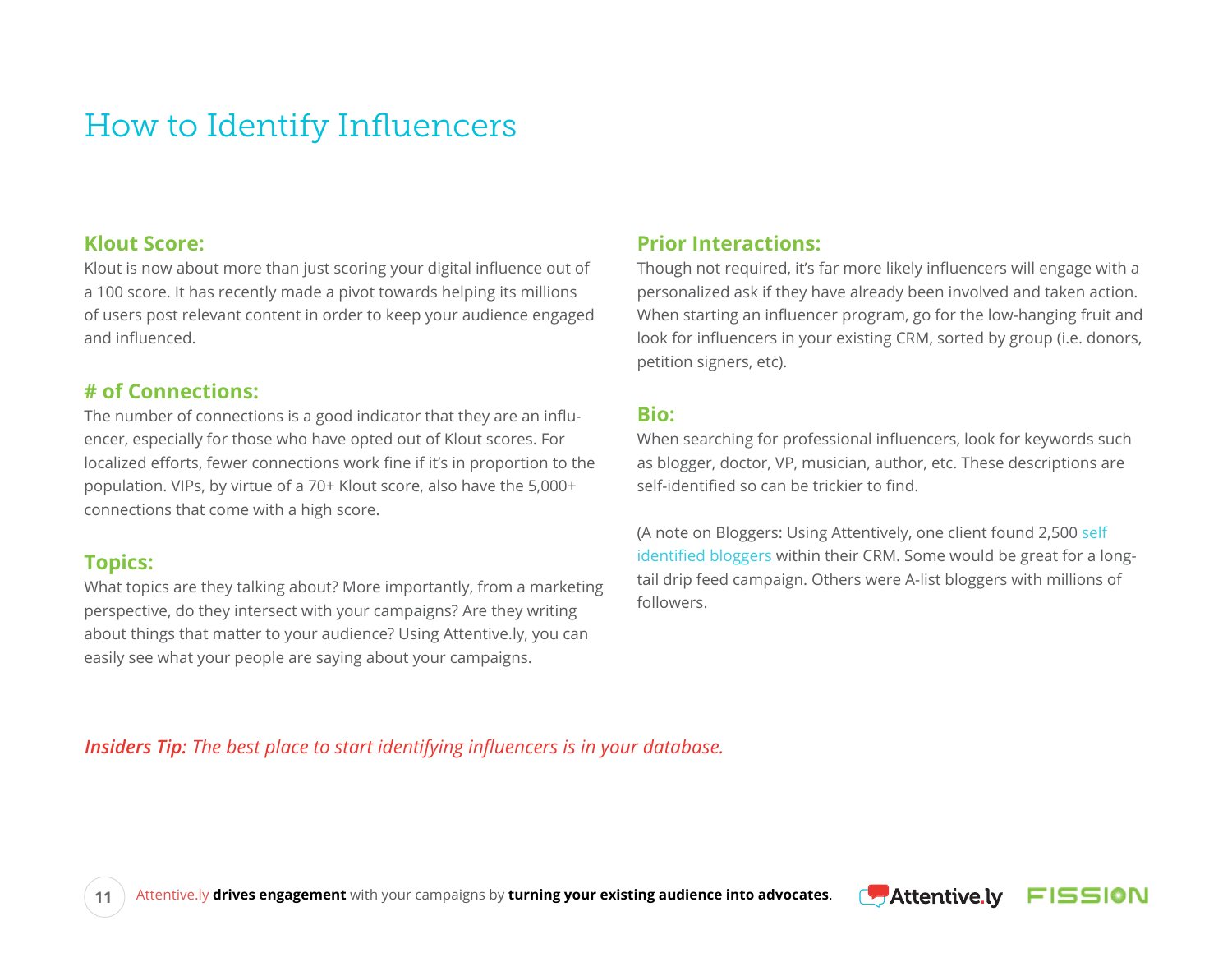### Creating an Influencer Program

Now that you've identified influencers, whether this means VIPs, high-value professionals or citizen influencers, you need a program to engage them.

Treat these people as VIPs and take a different approach for each category of influencer, as outlined in the rest of this Quick Guide.

Before designing a campaign, the most important step to take is to define your key evaluation metrics which can be as simple as: What do you want to accomplish? What can be measured?

We've separated this section into three parts:

**Design an Influencer Program, Part I: VIPs**

**Design an Influencer Program, Part II: Professional Influencers**

**Design an Influencer Program, Part III: Citizen Influencer**



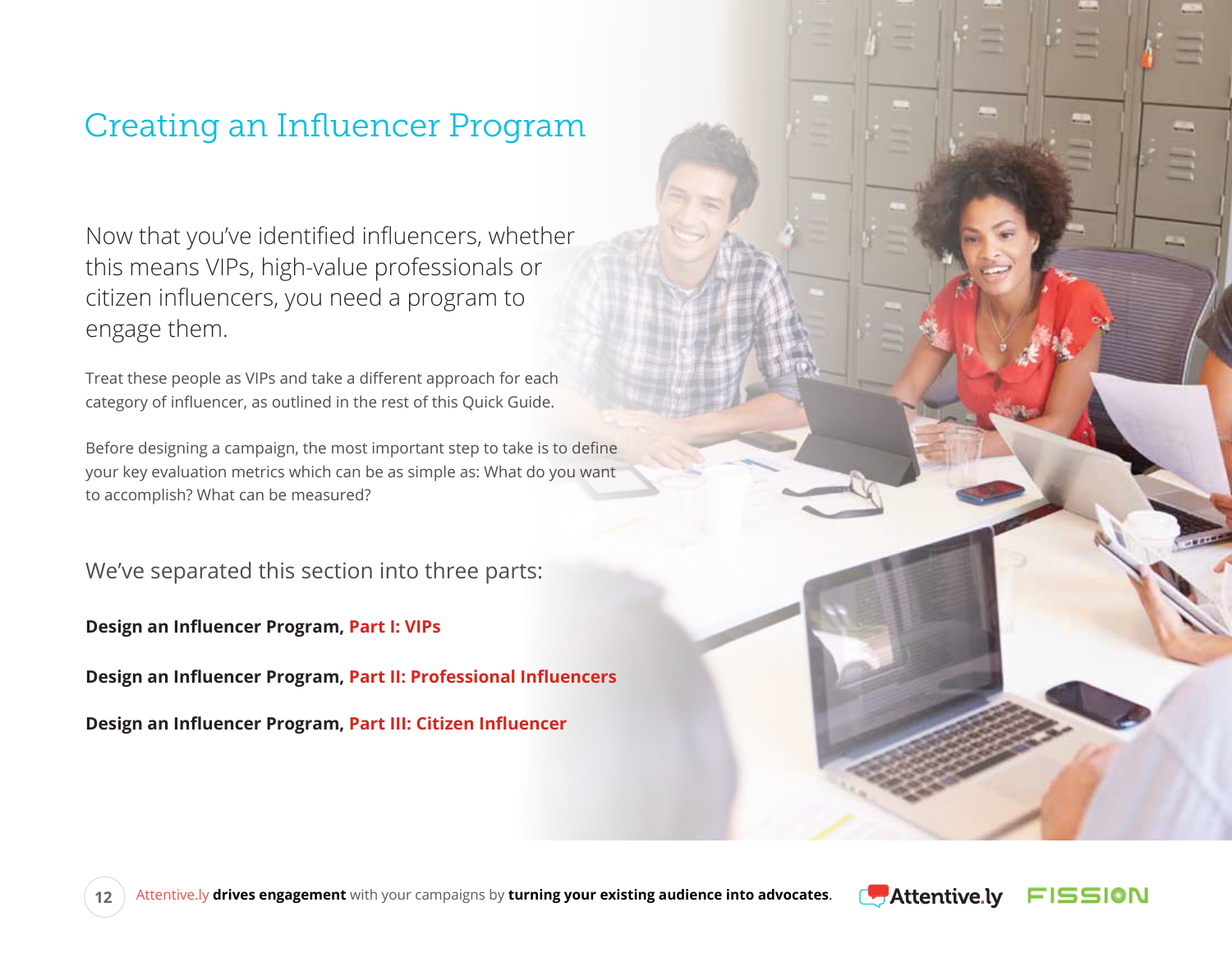### Design an Influencer Program, Part I: VIPs

This is a high-touch, long-tail program which can take months to bear fruit. Chances are, you aren't the only organization or agency fighting for the attention of a celebrity or VIP.

Depending on the celebrity and the relationship they have with your organization, it might be necessary to pay for the endorsement if it's not cause related (the positive ROI on conversions, according to academic studies, shows this approach is still worthwhile<sup>4</sup>).

Do they represent your values: VIPs and professional figures can bring tremendous attention to your campaigns, provided they are talking about things that matter to your audience. Justin Bieber might be great for selling perfume to teenage girls, but would make a terrible influencer for asking people to join the AARP.

#### **The 10 steps to VIP success:**

- 1. Start with your current contacts. Identify your VIPs by running a social match with the emails in your CRM.
- 2. Segment your list for high Klout scores, prior interactions and relevant social mentions.
- 3. Outline what you want / what you can give them before making contact.
- 4. Reach out. Make contact. Don't give up after one attempt. (But stop if asked!)
- 5. Engage in direct negotiations with the gatekeeper (agent, publicist, etc.).
- 6. Come to mutually-agreeable terms for what both parties will deliver within a suitable timescale for a campaign focused around the endorsement(s).
- 7. Create two groups for VIPs in your CRM and Attentive.ly (yes/ prospects).
- 8. Generate content & creative assets for the campaign.
- 9. Launch on the date when the endorsement will go live.
- 10. Inform them of the results including key metrics. They will be more likely to participate in future campaigns if they are thanked and kept in the loop.



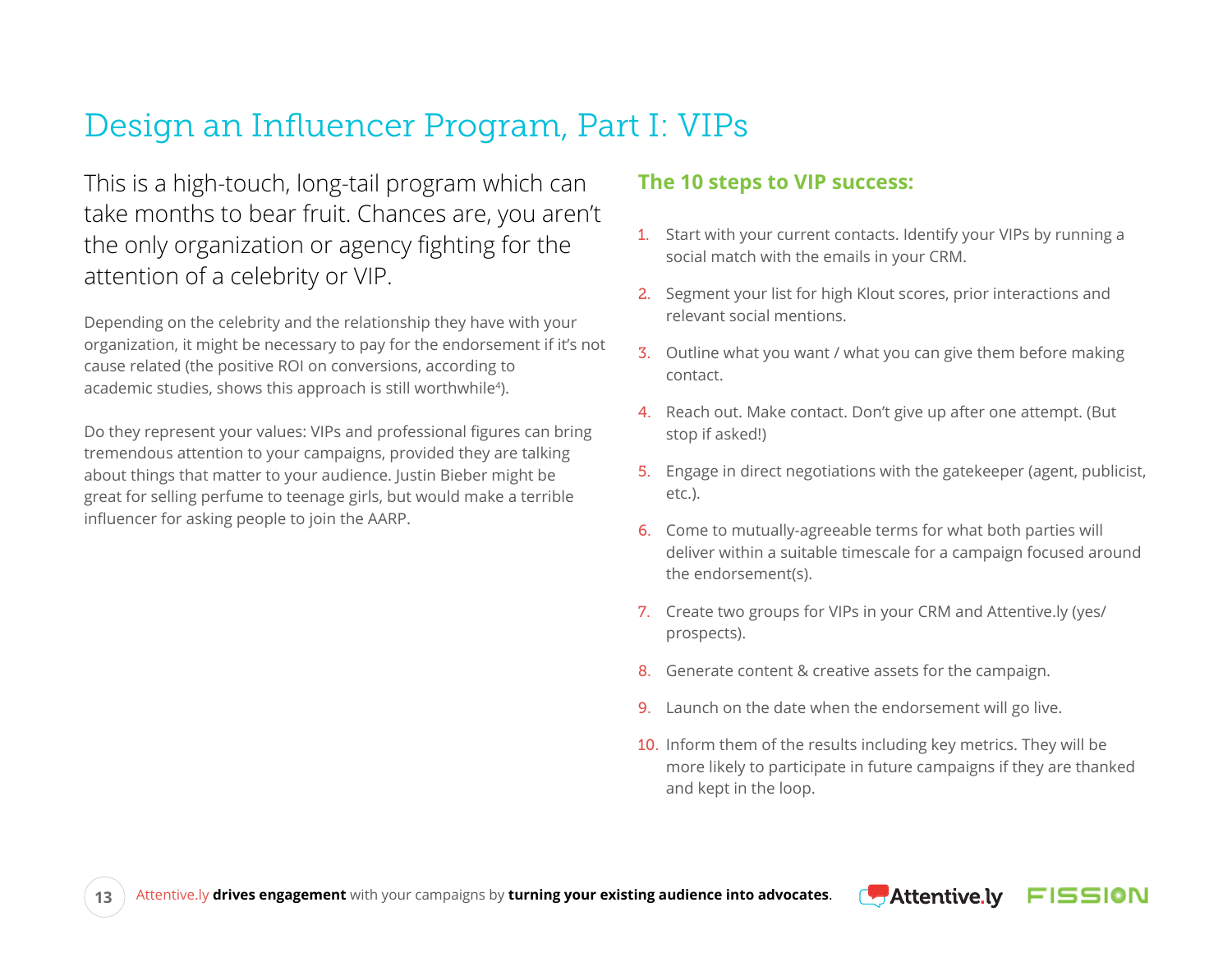### Design an Influencer Program, Part II: Professional Influencers

### This program is dealing with influencers who are unlikely to ask for money in return for an endorsement.

With professionals who are influential it's all about acknowledging their expertise and making a friendly easy to implement ask. Their participation will depend on how they already feel about your group, based on the relationship they already have.



#### **The 8 steps to success with the professionally influential**

- 1. Identify the target group (e.g. 100 people who meet your criteria, such as self-identified bloggers). Are they talking about your issues? What are their prior interactions?
- 2. Craft a few versions of an outreach email (acknowledge their value, remind about relationship, make the ask (CTA) very clear: for example, send three tweets on a certain day about a certain thing, and even include the specific task in the email).
- 3. Follow up with modified versions of the first email, or simply change the subject, depending on open / click rates for the first.
- 4. Create two groups in your CRM and Attentive.ly (yes/prospects).
- 5. Give those who will participate a quick, friendly phone call to thank them for taking part. Think long-term cultivation.
- 6. Follow up with materials for the only channels they use such as tweets, Facebook posts, blog content, images, videos, etc. Make it as SIMPLE AS POSSIBLE!
- 7. Launch the campaign on the agreed date.
- 8. Inform them of the results including key metrics. They will be more likely to participate in future campaigns if they are thanked accordingly and kept in the loop.



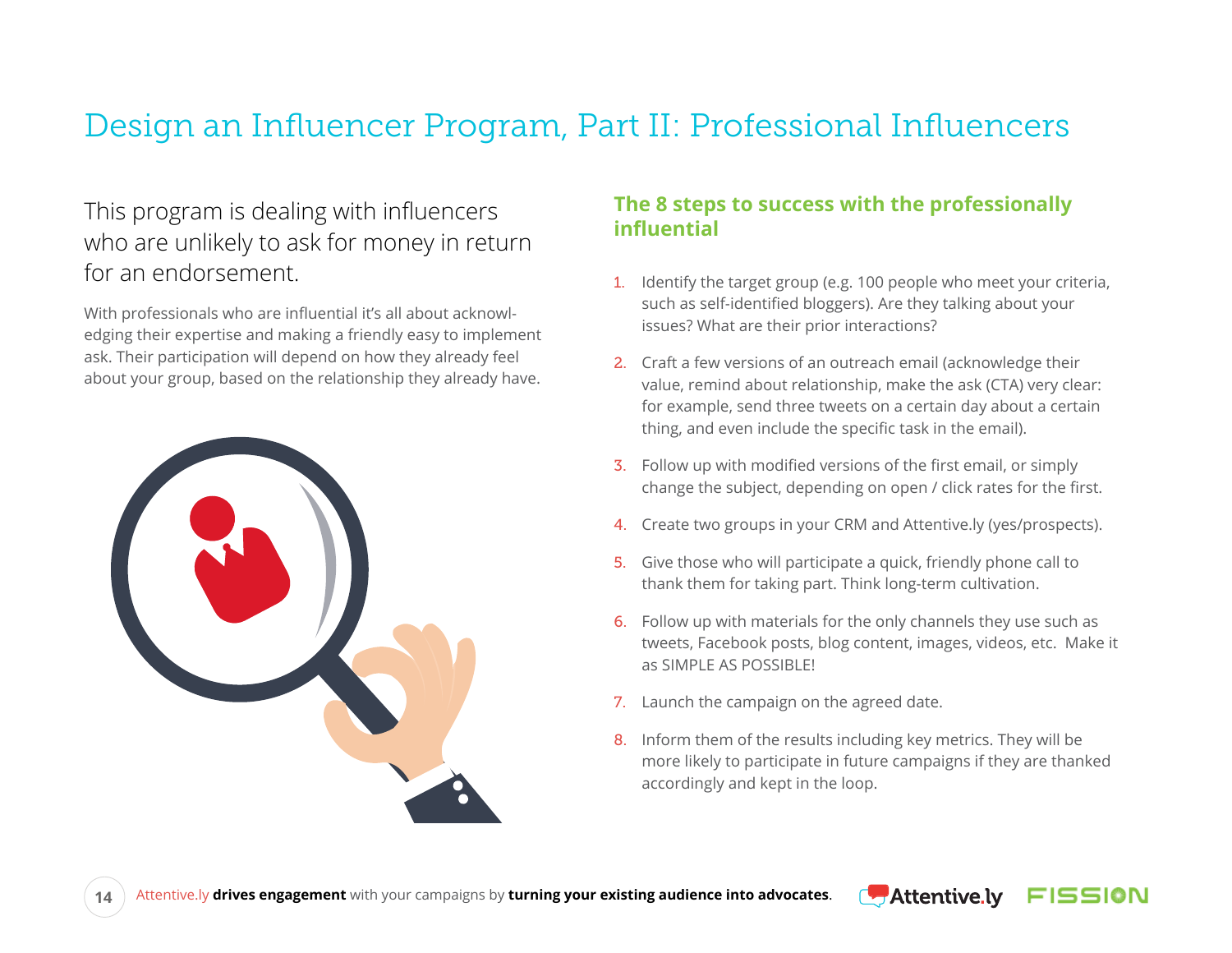### Design an Influencer Program, Part III: Citizen Influencer

Not everyone is an influencer, so take care not to pick too large a percentage of your database; otherwise the influencer to influence[e] ratio will be out of balance.

Also, our formula isn't a hard science, so try your own formula. This is especially true if you work on state issues or have a niche audience without national reach. Your advantage is that you don't need big numbers.



#### **The 6 steps to success with Citizen Influencers:**

- 1. Identify the target group (e.g. 40+ Klout, 500+ connections, etc).
- 2. Craft an outreach email to be sent in mass. Acknowledge their value, remind about relationship, and make the ask (CTA) very clear: for example, send three tweets on a certain day about a certain thing, and even include the specific task in the email.
- 3. Follow up with modified versions of the first email, or simply change the subject, depending on open / click rates for the first.
- 4. Create 2 groups for citizen Influencers in your CRM and Attentive.ly (yes/prospects).
- 5. Since this is a larger group, send them a bulk email with content for the campaign.
- 6. Thank and report on the results.

#### *Insider's Tip: Send an automated email to this group with a CTA when key search terms are mentioned.*



FISSION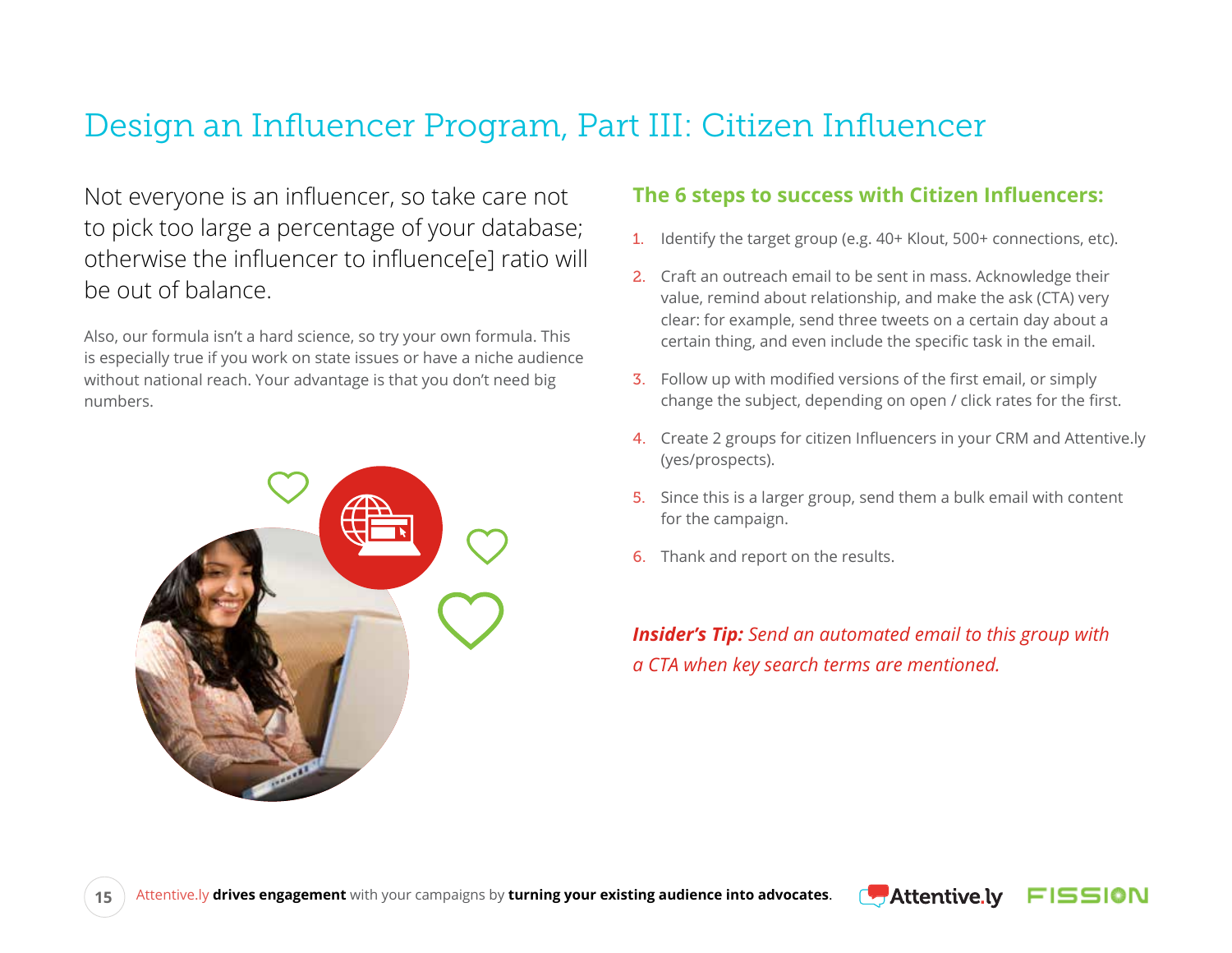### Engaging Influencers

### Every kind of influencer and every campaign will need a different approach.

This is all about building relationships, and it depends on your organization and the previous interactions the person you are contacting has already had. We will therefore outline the best framework for your content for each influencer group. This sample email can be used as a template for your copy, creative and unique calls to action.



#### **ATTENTION GRABBING SUBJECT**

Hello [name],

Re-introduce your relationship with them.

**Explain why you are reaching out.** ("We would like your help promoting x. It would make a huge difference to y.") Be honest about this early on, also be sure to give a reason. You need two reasons: why this is important to your organization and why they should take part.

**Make them feel special, important.** That's why you are reaching out after all, so make sure they know that.

**All you have to do is** make the ask very clear and very simple. Usually a simple: "Share this Facebook post & three Tweets on Earth Day".

[If they agree then send the content needed in subsequent emails and ensure automated reminders go out in the days running up to the launch.]

Thank them for their time and thinking of taking part in your campaign.

Best, [name] [footer: with social links etc]



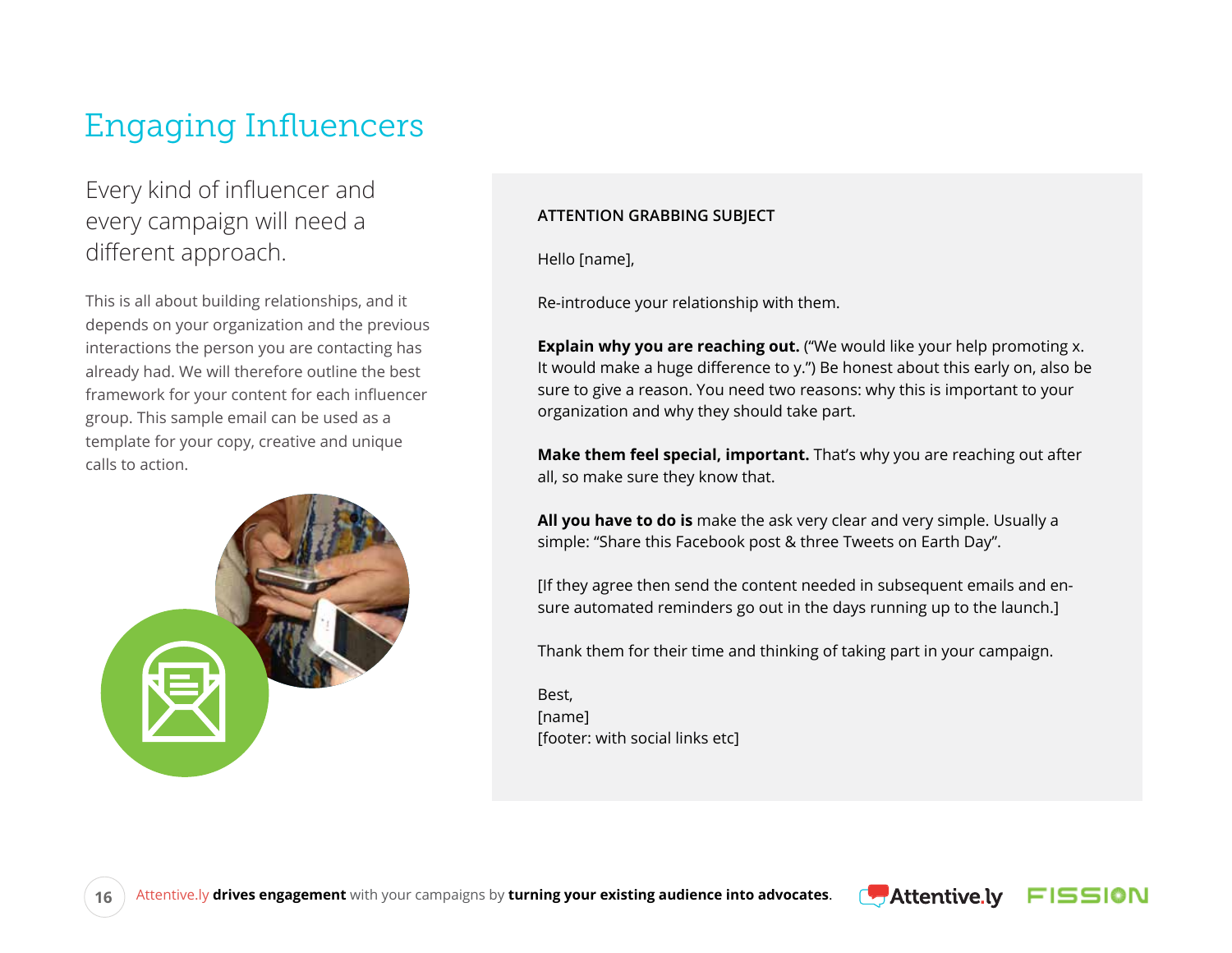### Engaging Professionals

### The Professional and Citizen Influencer approach emails are very similar.

The only difference is to keep these shorter, still personalized, keeping them along the lines of emails they would receive in a professional context.

Again, make the ask clear and let them know you are reaching out to them due to their professional reputation, which in turn can be the natural opening sentence to flatter them, which is as important when it comes to making an ask like this as any incentives you can offer.

If they agree then send the content needed in subsequent emails and ensure automated reminders go out in the days running up to the launch. Afterwards, make sure to send a thank you email and tell them how the campaign went.

**Try combining outreach emails and tweets to reinforce your message. Here are a few sample outreach tweets:**



**Need more experts like you talking about x. Thank you! Love to tell you more about our campaign.** 

**Love your expertise on x. Interested in spreading the word? Can we connect soon?** 

### Engaging VIPs

### This is different from the other two.

Although a similar content formula can be applied, you will normally need to go through the same contact route as potential sponsors or the press (and like sponsors you may need to pay a fee, depending on the celebrity and their relationship with your brand/group).

The other crucial way this is different is a VIP already knows their social value. You gain nothing by telling them that an endorsement can help your organization; after all they've heard these kinds of asks dozens if not hundreds of times. You still need to say that however, but move past it into talking about how much you admire their work, how you or an important figure in your organization is a big fan. But be sincere. Fake flattery won't help. So when it comes to celebrities/VIPs, make sure to do your homework.

**In terms of your initial approach, send a personal email and/or tweet and follow up several times if you don't hear back.**



**Your interest in X makes a huge difference! Can we talk about our campaign & how you can help spread the word?**

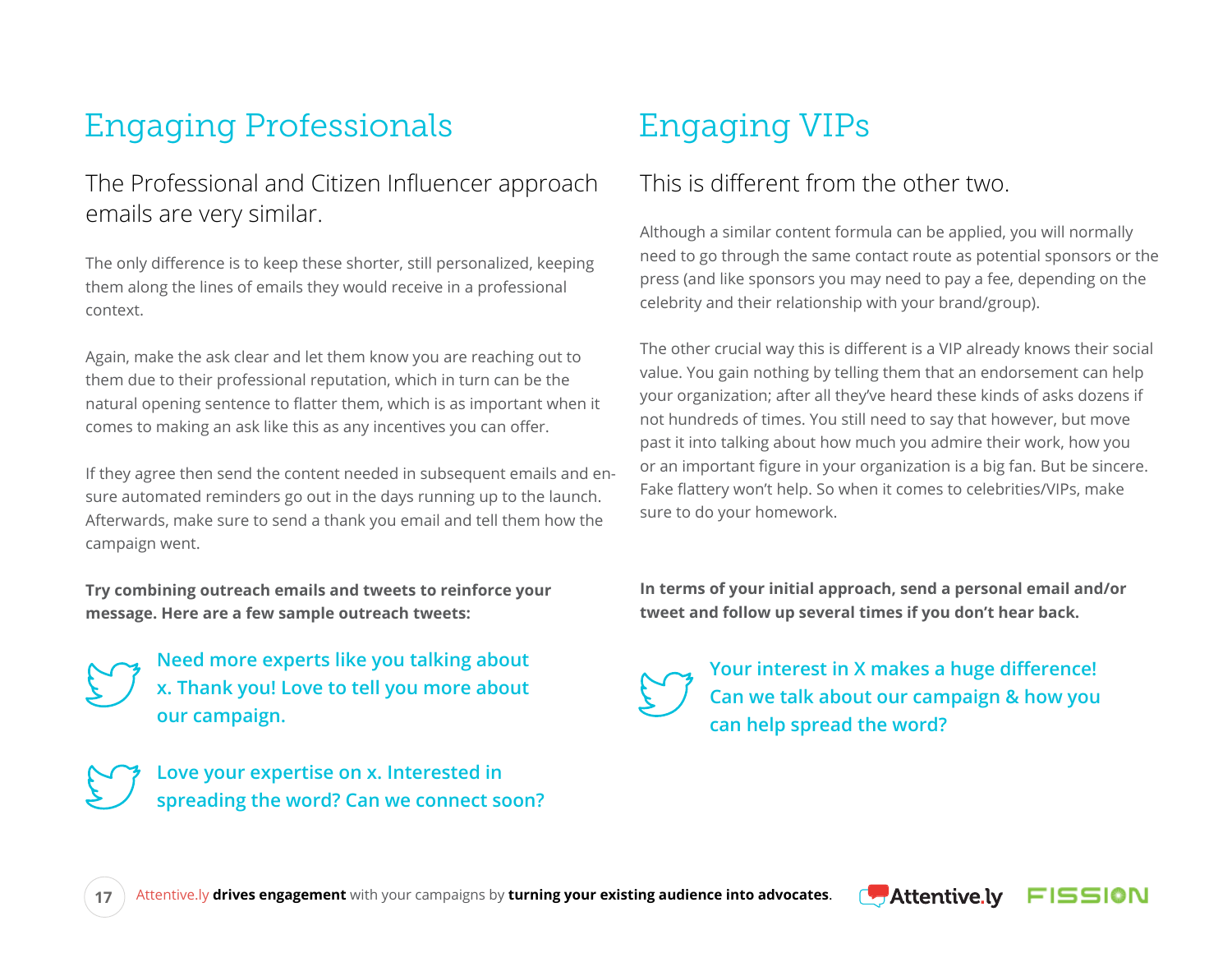### Sample Calls to Action

### Call to Action for Influencers: Recruit or Share Content

- Don't ask them to buy, donate or take action
- Reward their participation when appropriate
- Ask to share content or recruit

Instead of asking them to buy or donate, you can ask them to promote your brand or organization to their network (providing they are talking about the keywords / affinities you are tracking) in return for a similar kind of reward you are giving to citizen influencers. This approach is working well for e-commerce platforms like Groupon and Uber.





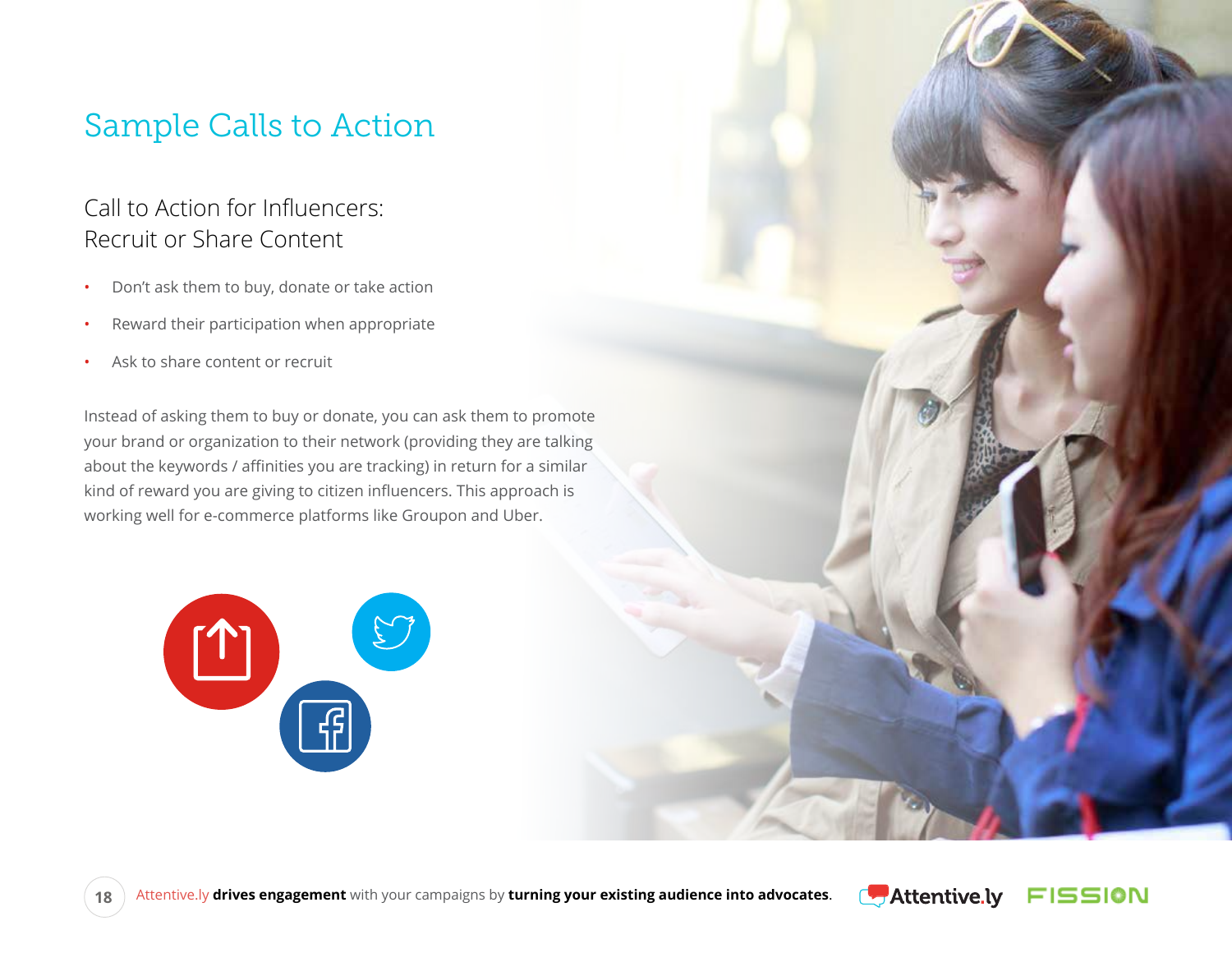### Sample Calls to Action: Citizens

#### **Citizen Influencer**



MomsRising asked 200 of their citizen influencers to back up their lobbying week in DC with with tweets that reinforced their message.

"We searched our supporters' Tweets and Facebook posts to find out who really cared about environmental health. We then asked those members to commit to 3 Tweets per day or 1 Facebook post per day during the campaign. The Result: We had 100% conversion. Everybody we reached out to was super excited to be part of the campaign." **Read more**

*Insider's Tip: Citizen Influencers are a perfect group to help share the results of an initiative.*



*Insider's Tip: Get the attention of your citizen influencers through Facebook ads. Download our Quick Guide: Create the Perfect Facebook Ad from Real Time Social Listening*





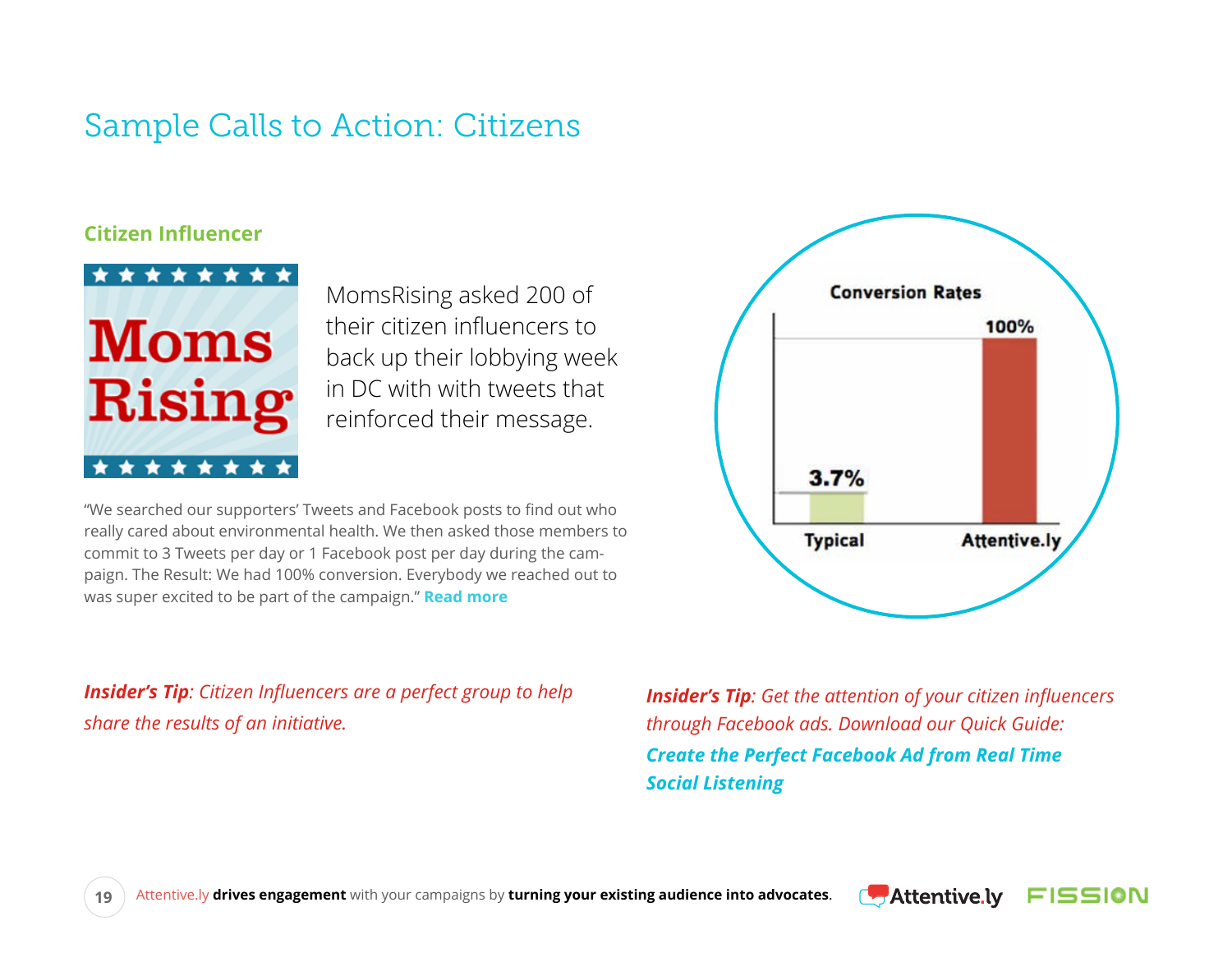### Sample Calls to Action: VIPs

#### **VIP Influencer**

Earthjustice and Fission worked together on the Mountain Heroes campaign to raise awareness about mountaintop removal coal mining in Appalachia. Part of the strategy to reach new audiences involved reaching out to VIPs like Edward Norton, Woody Harrelson, Daryl Hannah, and celebrity blogs Ecorazzi and Fit Perez who discussed the celebrities involvement. This image below got over 300 likes when Edward Norton shared this post about mountaintop removal.

Earthjustice ultimately presented a photo petition with 13,696 submissions (exceeding the goal by 270%) to the Obama Administration and the Environmental Protection Agency on the National Mall. As a result of the campaign, Patriot Coal announced that the company would stop mountaintop mining in one state.

#### **More Info**





**Earthjustice** Like This Page · May 31, 2012

WELCOME TO "MOUNTAIN HEROES"! We are thrilled to be announcing the launch of our "Mountain Heroes" campaign to stop mountaintop removal mining in Appalachia. And who better to help us launch this campaign than acclaimed actor and environmental activist, Edward Norton!

You can see Edward's photo petition along with those of many local mountain heroes, such as Larry Gibson, who has been a mentor ... See More

Like - Comment - Share

- $\mathbb{L}^4$  312 people like this.
- 
- View 3 more comments

Gail Miller Just another huge example of how corporate America is willing to so strip us of



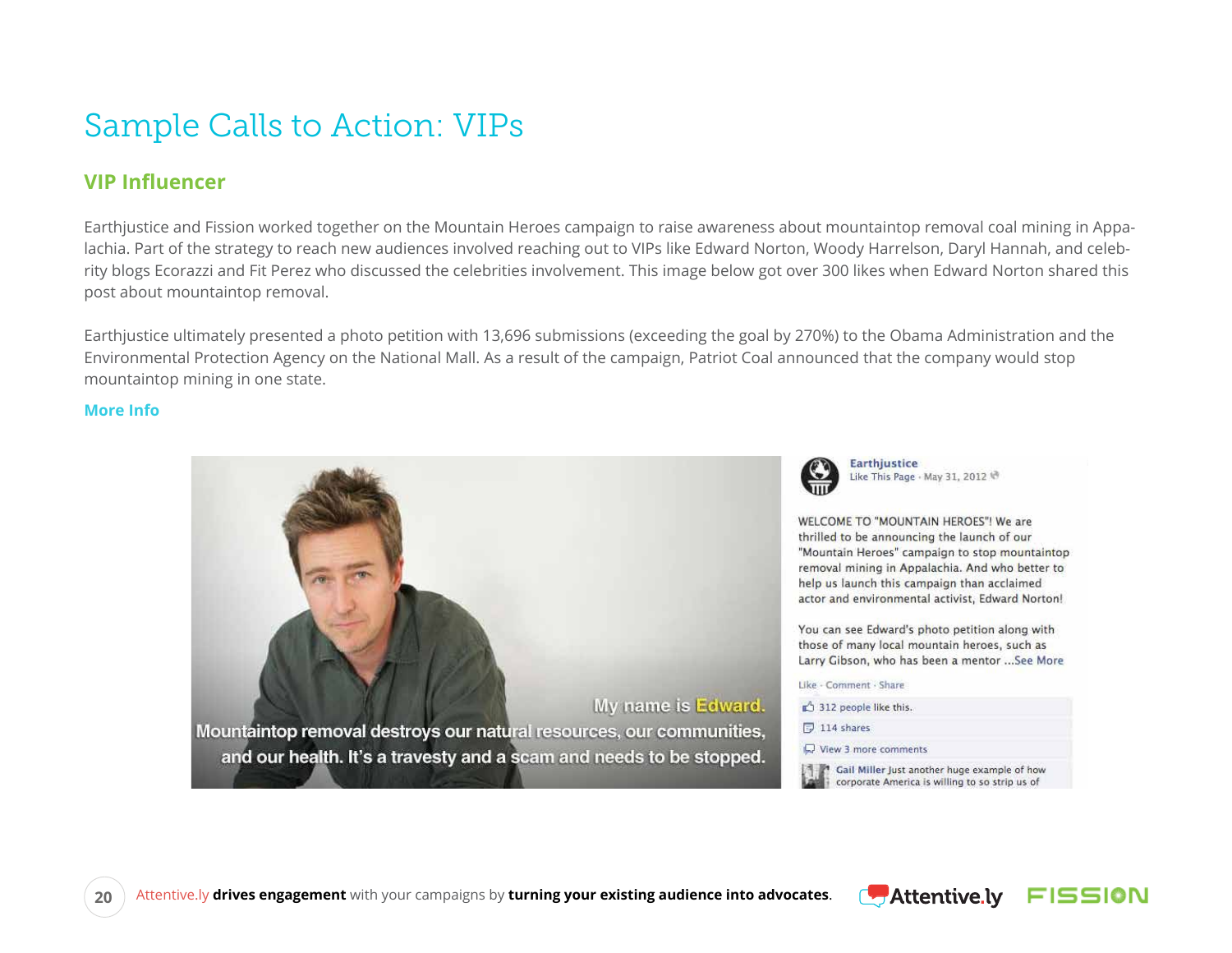### Contact Us

We hope you found our Quick Guide useful. If you have any questions, we'd love to hear from you!

# Get a **FREE** Influencer Evaluation byFISSION

To receive your FREE Influencer Evaluation, simply email **info@fissionstrategy.com**  and mention this guide!

#### **Connect with Attentive.ly**

Attentively: We drive engagement with your campaigns by turning your existing audience into advocates.

hello@attentive.ly www.attentive.ly



#### **Connect with Fission Strategy**

Fission Strategy: We create digital campaigns, projects, and tools that mobilize large-scale social action and WIN on today's most important issues.

info@fissionstrategy.com www.fissionstrategy.com